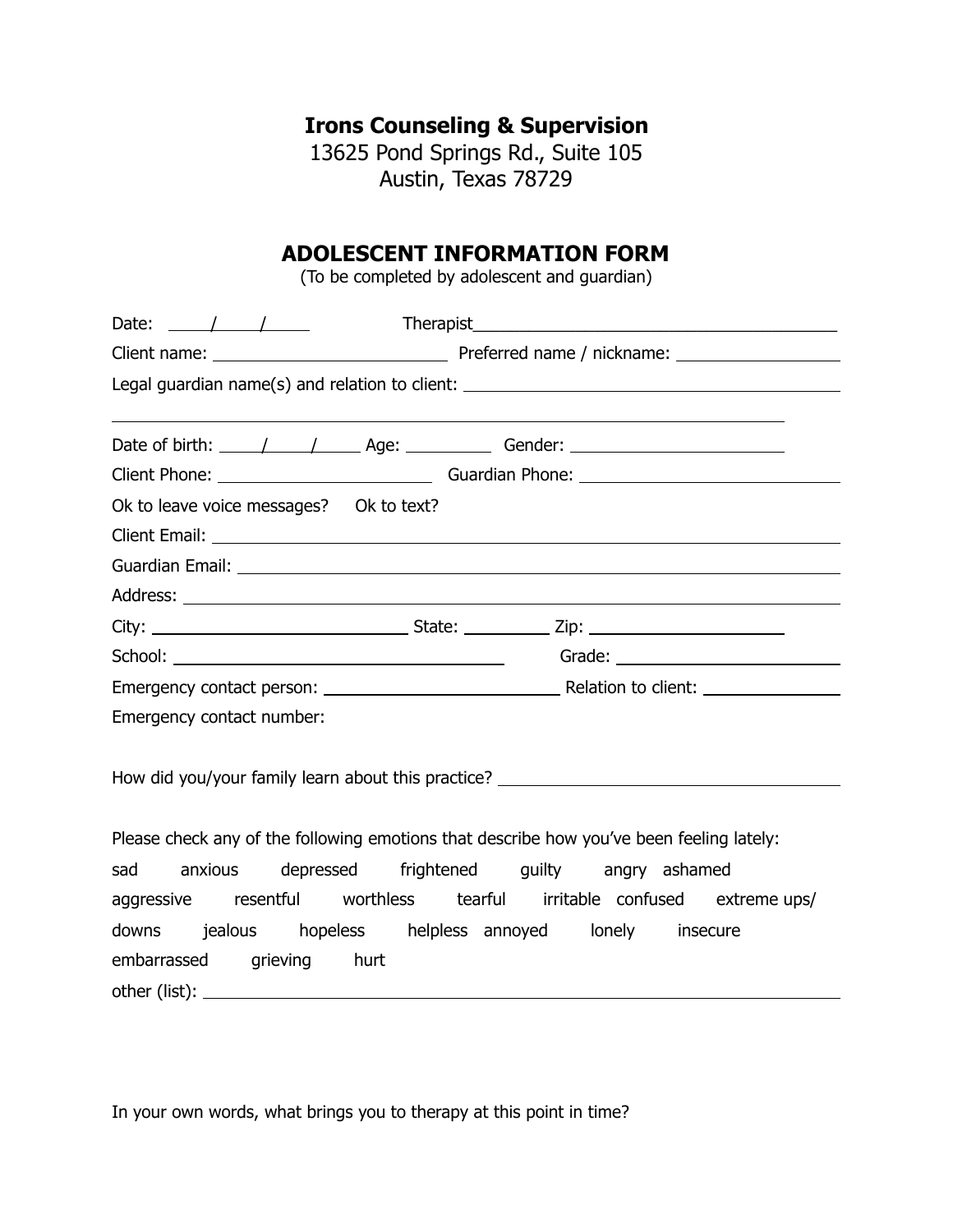What would feeling "better" look like for you? Describe your goals for therapy:

Check the number that represents the current severity of your concerns: (Not Severe) 1 2 3 4 5 (Very Severe)

Are you currently having suicidal thoughts? (if yes, describe)

 $\overline{a}$ 

 $\overline{a}$ 

 $\overline{a}$ 

 $\overline{a}$ 

 $\overline{a}$ 

 $\overline{a}$ 

 $\overline{a}$ 

 $\overline{a}$ 

 $\overline{a}$ 

 $\overline{a}$ 

Have you had previous suicidal thoughts or attempts? (if yes, describe)

Please list any medical conditions (past or present) that may be contributing to your situation:

List any medications you are taking and their purpose:

Have you ever been hospitalized for mental health issues? (if yes, describe and list dates)

Please describe any recreational drug and/or alcohol use, or tobacco use past or present (include frequency, amount & last use):

List and describe any previous counseling or psychiatric treatment you have received. Please list prior conditions, treatment(s), dates and from whom you received treatment: